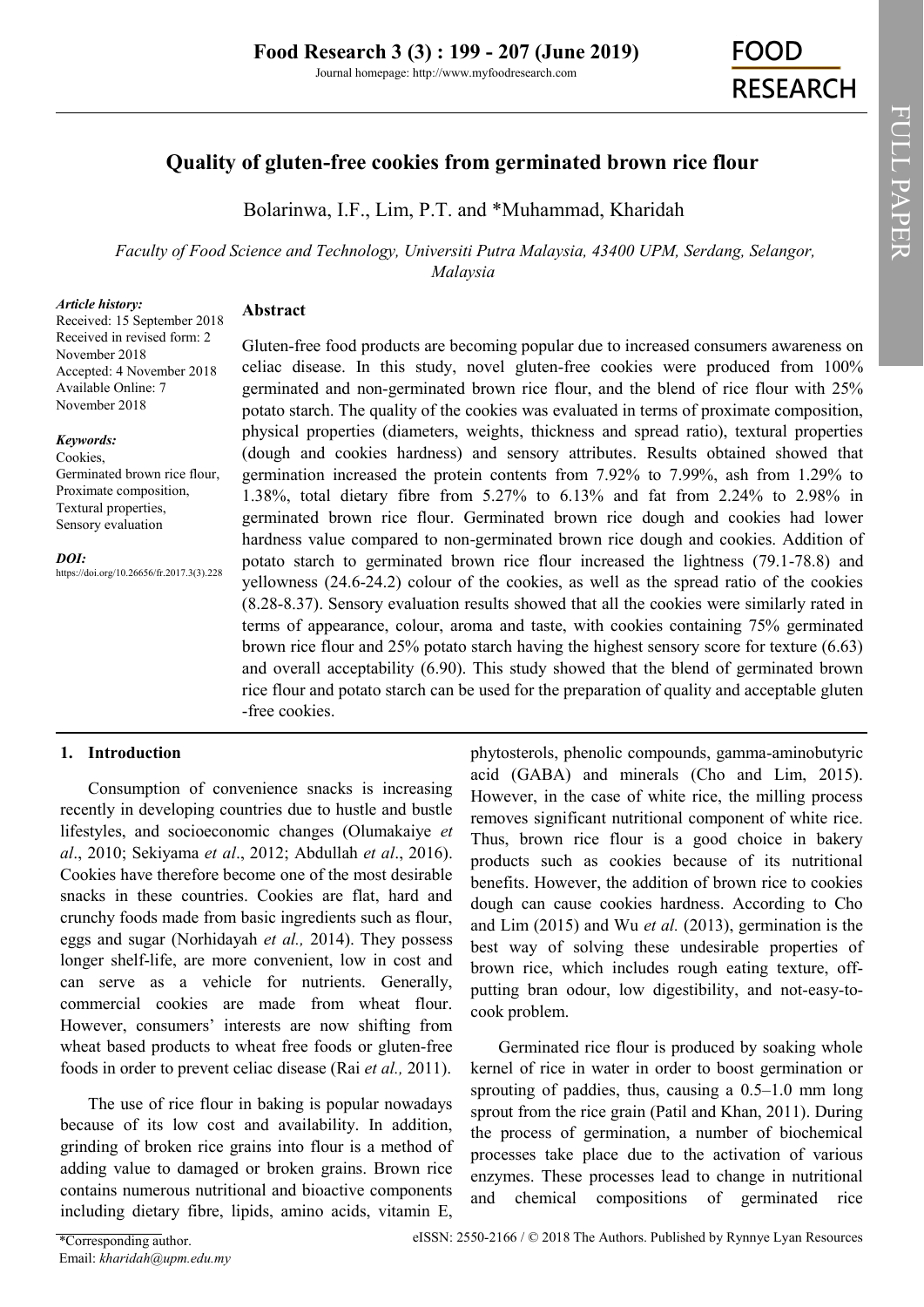FULL PAPER FULL PAPER

(Moongngarm *et al.,* 2014). Germination also leads to increase in bioactive compounds including antioxidants such as ascorbic acid, tocopherols, tocotrienols and gamma-aminobutyric acid in rice (Moongngarm and Saetung, 2010). According to Chung *et al.* (2014), enzymatic activities that occur during germination have been reported to increase organoleptic qualities of grains by contributing to the soft texture of cookies. In addition, germinated brown rice contains more health beneficial food components compared to milled rice (white rice). Germinated brown rice was reported to contain higher value of protein, fat and crude fibre than brown and white rice (Roy *et al.*, 2011). Germinated rice has also been reported to have better texture, easier to cook and has less cooking time (Shallan *et al.,* 2010; Yodpitak *et al*., 2013). In terms of sensory attributes, cooked germinated brown rice is sweeter, softer, has high swelling capacity and is more cohesive than cooked regular brown rice (Patil and Khan, 2011). Therefore, germination is the key in solving hard texture of cookies from rice flour, where the addition of germinated brown rice flour is believed to aid in softening of rice cookies texture. In addition, germinated brown rice flours will contain higher nutrients than normal brown rice flour, as there are physiochemical changes during the process of germination, leading to the production of vitamins, mineral and bioactive compounds. Previous study showed that germinated brown rice contains about ten times more GABA, four time's dietary fibre, vitamin E, niacin and lysine, and about three times vitamins B1, B2 and magnesium than non-germinated brown rice (Roy *et al.*, 2011). Thus, the addition of germinated brown rice to cookies will increase the nutrient composition of cookies, contribute to increase availability of wheat-free cookies and add varieties to gluten-free cookies.

Although many studies have been done on germinated brown rice, there is limited information on cookies prepared from germinated brown rice flour. Therefore, the objectives of this study were to determine the nutrient composition of germinated brown and white rice flours, and to determine the physical properties, textural properties and consumers' acceptability of rice cookies.

#### **2. Materials and methods**

### *2.1 Materials*

Rice flour was produced from paddies (CL2) obtained from PLS Marketing S/B, Sekinchan, Malaysia. Potato starch, butter, icing sugar, sodium bicarbonate and salt were obtained from a supermarket in Serdang, Selangor, Malaysia.

*2.2 Methods*

*2.2.1 Production of non-germinated brown and white rice flour*

Paddies (1 kg) were dehusked using a dehusker (Motion Smith, Singapore) to remove husk and convert the paddies into brown rice grains. The brown rice grains were ground into non-germinated brown rice flour (NGBRF) using a rice grinder (Good and Well Trading, Malaysia). For the non-germinated white rice flour (NGWRF), the brown rice grains were milled into white rice using a miller (Satake Testing Husker THU 35A, Singapore) and the white rice was ground into NGWRF using a rice grinder (Good and Well Trading, Malaysia). The rice flour samples were sieved using a Haver EML digital plus test sieve shaker (Harver and Boecker, 59302, OELDE, Germany) to particle size of  $\leq 200 \mu m$ .

### *2.2.2 Production of germinated brown and white rice flour*

Rice paddies were germinated according to the method described by Premsuda *et al.* (2008), with some modifications. Paddy grains (1 kg) were washed and cleaned thoroughly using distilled water. Floating seeds were decanted and the good grains were soaked in distilled water for 24 hrs at room temperature. The water was decanted and hydrated rice grains were placed on moistened Whatman filter paper (No. 7). The filter papers containing the rice grains were placed on a stainless steel tray placed in a water bath at 30°C. The grains were separated with thickness of 1 cm and watered with 10 mL distilled water 3 times daily. The grains were germinated for 48 hrs, at this time the radicle had reached approximately 0.5-1.0 mm in length. The germinated grains were dried in a universal oven at  $55^{\circ}$ C for 2 hrs. The dried rice was dehusked using a dehusker (Motion Smith, Singapore), ground and sieved as previously described for non-germinated brown rice flour (NGBRF) (section 2.2.1) to obtain germinated brown rice flour (GBRF). Germinated white rice flour (GWRF) was produced by milling GBRF, followed by sieving as previously described above.

#### *2.2.3 Cookies preparation*

Cookies were prepared according to the method of Jan *et al.* (2016) with slight modifications. Butter (60 g) and icing sugar (40 g) were mixed in a mixer (5K5SS Kitchen Aid, USA) until fluffy. Sodium bicarbonate (1 g), salt (1 g), rice flour (100 g) or the blend of rice flour (75 g) and potato starch (25 g) were added and mixed for 3 min. The dough was kneaded, sheeted to a uniform thickness of 0.5 cm and cut into round shape of 6.5 cm diameter. Cookies were baked at 170°C for 10 mins. The cookies were cooled at room temperature for 2 hrs prior to further analyses.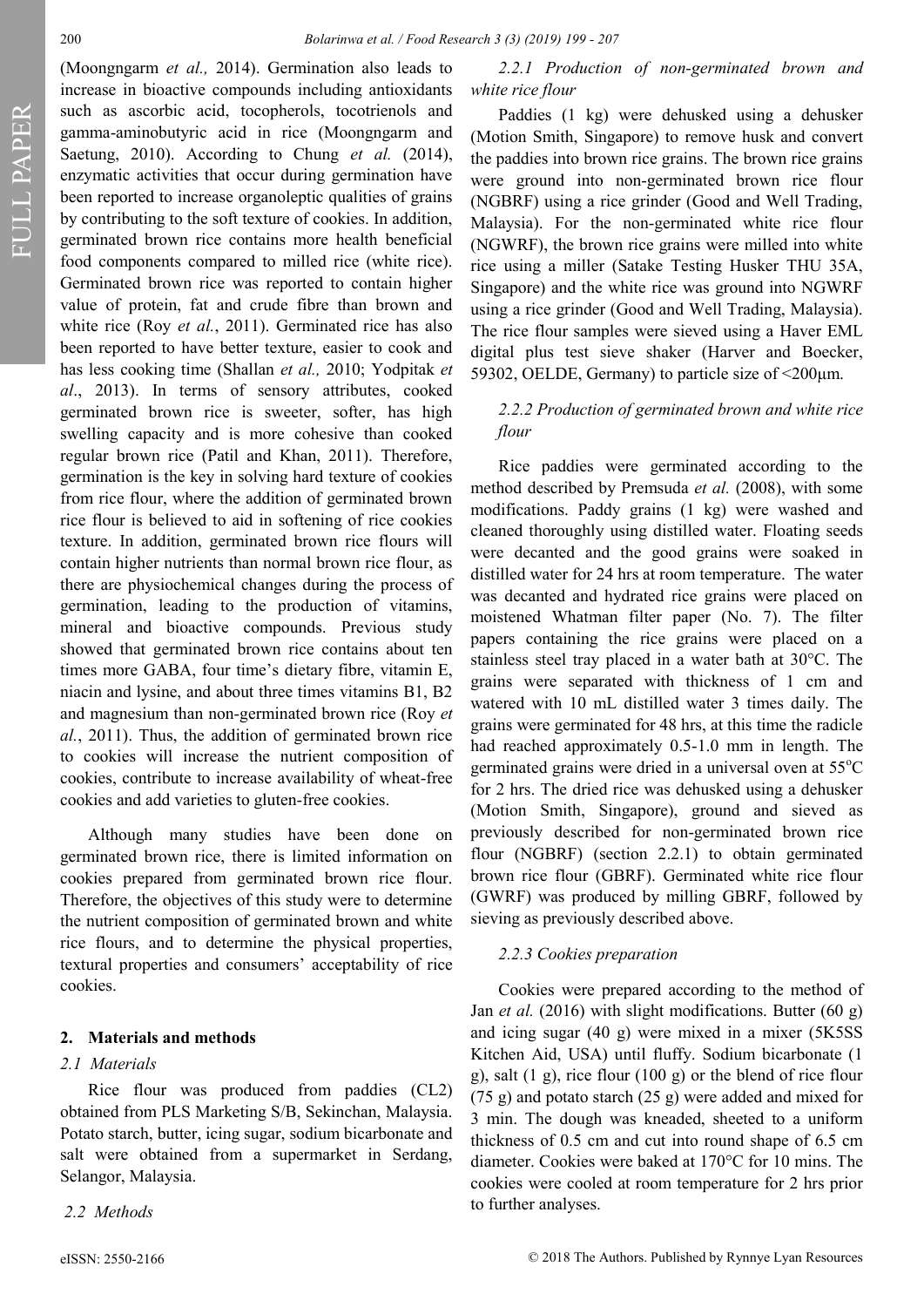## *2.2.4 Proximate analysis of rice flour*

The AOAC Method 960.52 method (AOAC, 2000) was used for crude protein (%  $N \times 6.25$ ) using a Micro-Kjeldahl equipment (KjeltecTM 4400 Analyser Unit, Sweden). Ash contents of the cookies were determined by dry ashing method according to AOAC method 923.03 (AOAC, 2000). Moisture was determined using air oven method of AOAC Method 934.01 (AOAC 2000). Total fat was determined using an automated Soxhlet method (FOSS Soxtec Automated System 2050, FOSS, Sweden) according to AOAC Method 963.15 (AOAC, 2000). Total Dietary Fibre was determined according to AACC Method 32-05.01 (AACC, 1999). Carbohydrate content was calculated by difference.

## *2.2.5 Physical analysis of cookies*

## *2.2.5.1 Weight, diameter and thickness*

Three cookies were picked randomly and each cookie was weighed using analytical balance before and after baking. The weight of the cookie was determined by calculating the average weight of the cookies. The diameter of the cookie was measured with a vernier calliper before and after baking. After the first measurement, the stack of cookies were rotated at 180° and new diameter was measured. The average of the two measurements divided by three was taken as the final diameter of the cookie. The thickness of the cookie was measured with a calliper before and after baking. After the first measurement, the stack of cookies were rotated at 90°, 180° and 270°, and new thickness was measured. The average of the four measurements divided by three was taken as the final thickness of the cookie (Noor Aziah *et al*., 2012).

## *2.2.5.2 Spread ratio*

Cookies spread ratio was calculated according to the method of AACC Method 10-50.05 (AACC, 1999), by dividing the diameter of the cookies after baking by the thickness of cookies after baking.

*2.2.5.3 Colour*

Surface colour of the cookies was measured using a chromameter (CR-410, Konica Minolta, Japan) as described by Jan et al. (2016).

## *2.2.6 Texture analysis*

## *2.2.6.1 Dough texture*

The texture of both cookies and dough were determined by measuring their hardness using TX-XT2i Texture Analyzer (Texture Technology Crop., Scarsdale, New York, USA) according to Inglett et al. (2015).

## *2.2.6.2 Cookies texture*

Cookies hardness was measured by penetrating the cookie with a sharp-blade probe (6 cm long and 1 mm thick) using a TX-XT2i texture analyzer equipped with 30 kg load cell in compression mode. The test was conducted at a pre-test speed of  $1.50$  mms<sup>-1</sup>, test speed of 2.0 mms<sup>-1</sup>, post-test speed of 10.0 mm  $s^{-1}$ , and distance of 5.0 mm.

## *2.2.7 Water activity and moisture content of cookies*

Water activity of the cookies was measured with Aqua Lab water activity analyzer (Decagon Devices Inc., Pullman, WA, USA). The moisture content of the cookies was measured by using air oven method of AOAC Method 934.01 (AOAC, 2000).

## *2.2.8 Sensory evaluation*

The sensory attributes of the rice cookies were determined by thirty panellists comprising of students and staff of the Universiti Putra Malaysia (UPM). The cookies were evaluated for appearance, colour, aroma, taste, texture, and overall acceptance using a 9-point hedonic scale ranging from 9 (like extremely) to 1 (dislike extremely).

## *2.2.9 Statistical analysis*

Data were presented as means  $\pm$  standard deviation. One-way analysis of variance (ANOVA) was used to estimate statistical significance differences between means at p-value  $\leq 0.05$  using Turkey's test. Minitab 16 software was used for the statistical analysis.

## **3. Results and discussion**

## *3.1 Proximate composition of germinated and nongerminated rice flour*

Table 1 shows the proximate composition of germinated and non-germinated brown and white rice flour. Germination resulted in increased in the protein and total dietary fibre contents of the rice flour. Germinated brown rice flour (GBRF) contained significantly higher protein, fat and dietary fibre than non-germinated brown rice flour (NGBRF). Higher protein, ash and dietary fibre contents in GBRF than NGBRF could probably be due to biochemical changes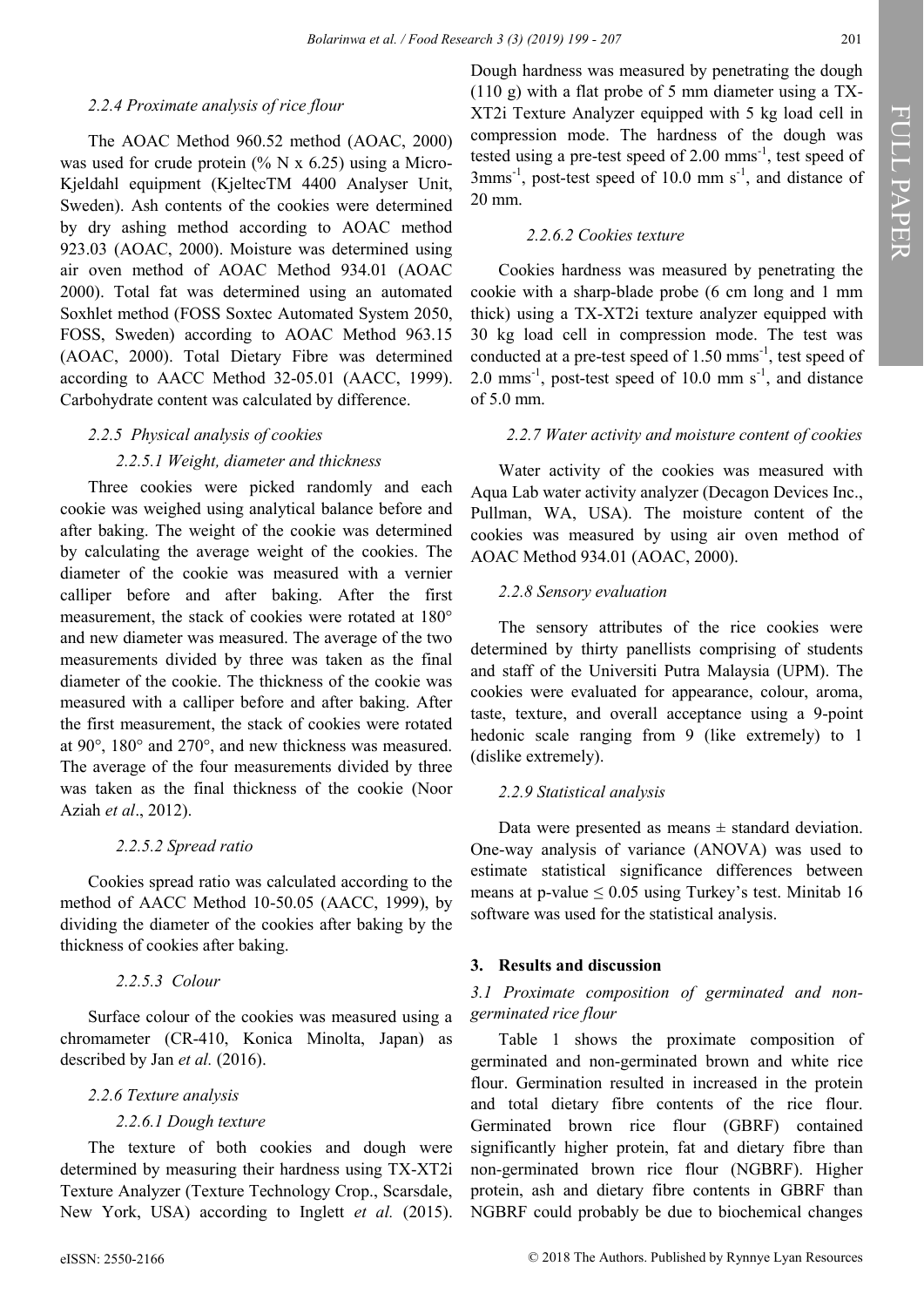FULL PAPER

| Table 1. Proximate compositions and total dietary fiber contents of germinated and non-germinated brown and white rice flours |  |  |  |  |
|-------------------------------------------------------------------------------------------------------------------------------|--|--|--|--|
|-------------------------------------------------------------------------------------------------------------------------------|--|--|--|--|

| Parameter $(g/100g)$ | <b>NGBRF</b>                 | <b>GBRF</b>        | <b>NGWRF</b>                 | <b>GWRF</b>                   |
|----------------------|------------------------------|--------------------|------------------------------|-------------------------------|
| Moisture             | $8.43 \pm 0.36$ <sup>a</sup> | $8.61 \pm 0.36^a$  | $8.32 \pm 0.37$ <sup>a</sup> | $8.91 \pm 0.63^{\text{a}}$    |
| Ash                  | $1.29 \pm 0.03^b$            | $1.38 \pm 0.05^a$  | $0.71 \pm 0.04$ <sup>c</sup> | $0.66 \pm 0.01$ <sup>c</sup>  |
| Protein              | $7.92 \pm 0.06^a$            | $7.99 \pm 0.04^a$  | $7.33 \pm 0.03$ <sup>c</sup> | $6.60 \pm 0.75$ <sup>d</sup>  |
| Fat                  | $2.24 \pm 0.65^{\mathrm{a}}$ | $2.98 \pm 0.12^a$  | $1.05 \pm 0.46^b$            | $0.83 \pm 0.13^b$             |
| Total dietary fiber  | $5.27 \pm 0.46^b$            | $6.13 \pm 0.96^a$  | $3.20 \pm 0.48$ <sup>c</sup> | $3.25 \pm 0.34$ <sup>c</sup>  |
| Carbohydrate         | $80.12 \pm 0.95^{\rm b}$     | $79.03 \pm 0.39^b$ | $82.59 \pm 0.53^{\text{a}}$  | $83.01 \pm 0.71$ <sup>a</sup> |
|                      |                              |                    |                              |                               |

NGBRF: non-germinated brown rice flour; GBRF: germinated brown rice flour; NGWRF: non-germinated white rice flour; GWRF: germinated white rice flour. Values are means  $\pm$  standard deviations of triplicate analyses. Mean values along the same row with different superscript letters are significantly different (p< 0.05).

that occur as a result of activation of enzymes during germination, which led to the change in chemical compositions of germinated rice (Moongngarm *et al.,* 2014). Thus, increased in crude protein content in GBRF could be due to protease enzymatic activity during germination. During proteolysis, protein is degraded and hydrolysed into free amino acids which can be transformed into new protein compounds rapidly. This is usually measured during crude protein analysis, leading to increased crude protein content (Moongngarm and Saetung, 2010; Xu *et al.,* 2011; Wichamanee and Teerarat, 2012). Higher ash content in GBRF may be due to the formation of mineral content from enzymatic activities. Minerals such as magnesium, potassium and zinc are formed during germination process (Patil and Khan, 2011). Previous study also reported higher protein, fat and crude fibre for germinated brown rice (Roy *et al.*, 2011). The amounts of moisture, fat and carbohydrate in GBRF were not significantly different  $(p>0.05)$  from those of NGBRF (Table 1). On the other hand, the levels of the proximate components of germinated white rice flour (GWRF) were not significantly different from those of non-germinated white rice flour (NGWRF) except for the protein, which was significantly higher in NGWRF than GWRF. This could be because milling process removes the outer layer of rice bran, where most of the dietary fibre, oil, protein and other nutrients are found (El-Hissewy *et al.,* 2002).

## *3.2 Physical characteristics of rice and rice-potato composite cookies*

#### *3.2.1 Weight, diameter and thickness*

The weight, diameter and thickness of rice cookies and rice-potato starch cookies are presented in Table 2. The weights of the 100% rice cookies were higher than those of the rice-potato starch composite cookies, with the non-germinated brown rice cookies (NGBRC) having the highest weight (9.17 g). Higher weight recorded for the NGBRC and the germinated brown rice cookies (GBRC) could be due to the presence of bran in the flour. This is probably because rice bran is rich in fibre (Roy *et al.*, 2011), which will add weight to the cookies. The diameter of the cookies ranged from 42 mm to 49.77 mm with significant differences between the diameter of

the 100% rice cookies and the rice-potato composite cookies. The results presented in Table 2 also shows that addition of potato starch to rice flour resulted in significant reduction in the thickness of the rice cookies. This could be because potato starch is lighter in weight compared to rice flour.

### *3.2.2 Spread ratio*

Cookies spread ratio is an important parameter for evaluating the rising ability of cookies. Cookies with low spread ratio will have better-rising ability than those with high spread ratio (Olapade and Adeyemo, 2014). As shown in Table 2, addition of potato starch to rice flour increases the spread ratio of the cookies. This indicates that rice cookies will have higher rising ability than ricepotato cookies. Although there were no significant differences  $(p>0.05)$  in the spread ratio of all the cookies, non-germinated white rice-potato cookies (NGWRPC) had the highest (8.50) spread ratio followed by germinated white rice-potato cookies (GWRPC) (8.37). Higher spread ratio recorded for GBRC (8.28) compared to NGBRC (7.76) could be due to high-fat contents in GBRF compared to NGBRF (Table 1). Previous studies attributed high-fat contents to high spread ratio (Agu *et al*., 2014; Chen and Bhat, 2016). According to Mancebo *et al.* (2015), cookie dimensions can be affected by different proportions of flour, starch and protein. In this study, addition of potato starch resulted in larger spread ratio. However, cookies with larger spread ratio are more desirable (Okpala *et al.,* 2012; Barak *et al.,* 2014). Thus, rice-potato cookies with high spread ratio will be more acceptable to consumers than 100% rice flour cookies with low spread ratio.

## *3.3 Water activity, moisture content, and colour of cookies*

#### *3.3.1 Water activity*

Water activity is a measure of free water in a food sample. It determines the microbiological stability, chemical reaction and properties of the baked products such as texture and sensory property. Baked products filled with various ingredients might have different water activity which may affect the microbial and sensory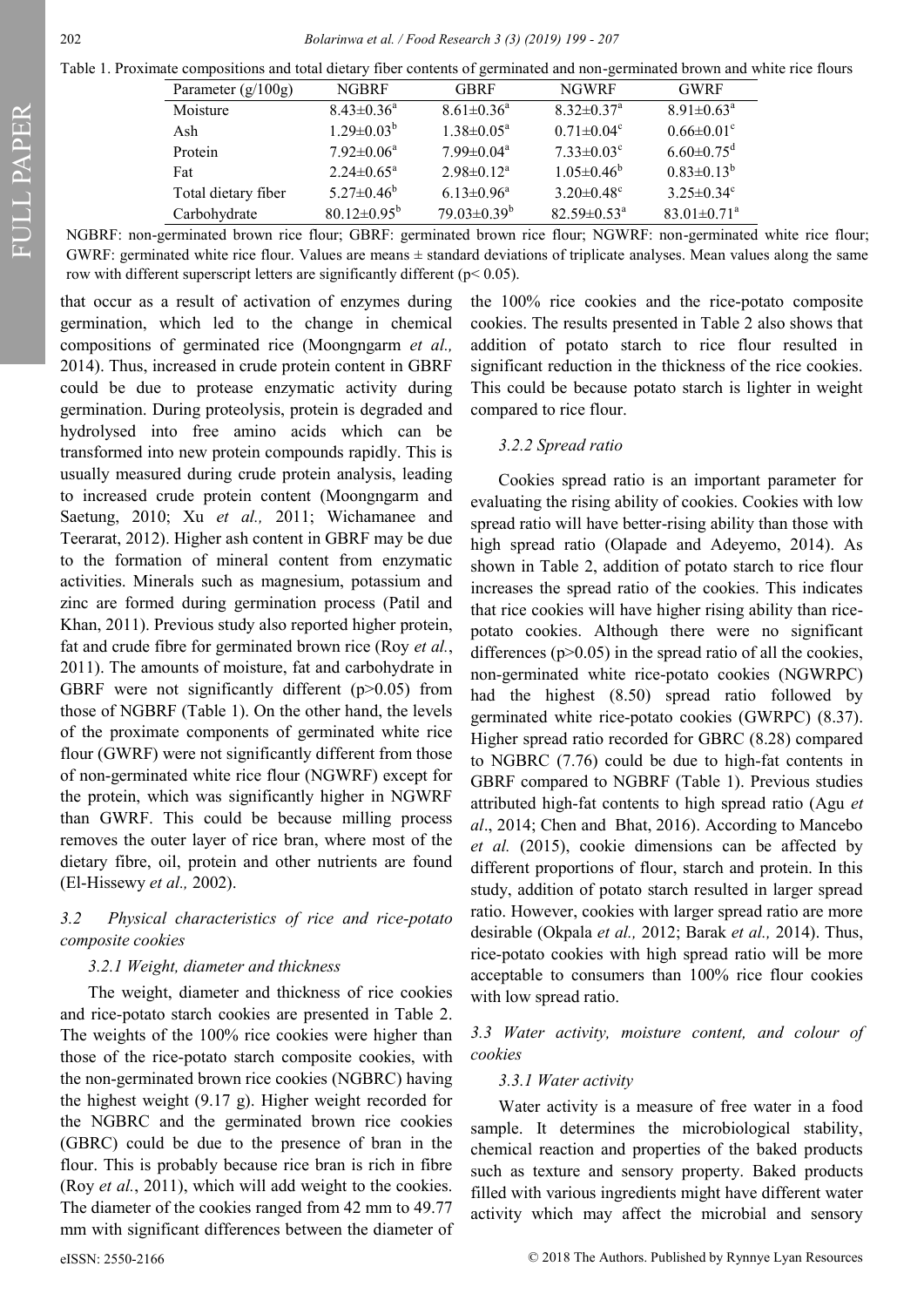|   | $\sim$ n commonte con                                                         |
|---|-------------------------------------------------------------------------------|
|   |                                                                               |
|   |                                                                               |
|   |                                                                               |
|   |                                                                               |
|   | <b>NANDA</b>                                                                  |
|   |                                                                               |
|   |                                                                               |
|   |                                                                               |
|   |                                                                               |
|   |                                                                               |
|   |                                                                               |
|   |                                                                               |
|   |                                                                               |
|   |                                                                               |
|   |                                                                               |
|   |                                                                               |
|   |                                                                               |
|   |                                                                               |
|   |                                                                               |
|   |                                                                               |
|   |                                                                               |
|   |                                                                               |
|   |                                                                               |
|   |                                                                               |
|   |                                                                               |
|   |                                                                               |
|   |                                                                               |
|   |                                                                               |
|   |                                                                               |
|   |                                                                               |
|   |                                                                               |
|   |                                                                               |
|   |                                                                               |
|   |                                                                               |
|   |                                                                               |
|   |                                                                               |
|   |                                                                               |
|   |                                                                               |
|   |                                                                               |
|   |                                                                               |
|   |                                                                               |
|   |                                                                               |
|   |                                                                               |
|   |                                                                               |
|   |                                                                               |
|   |                                                                               |
|   |                                                                               |
|   |                                                                               |
|   |                                                                               |
|   |                                                                               |
|   |                                                                               |
|   |                                                                               |
|   |                                                                               |
|   |                                                                               |
|   |                                                                               |
|   |                                                                               |
|   |                                                                               |
|   |                                                                               |
|   |                                                                               |
|   |                                                                               |
|   |                                                                               |
|   |                                                                               |
|   |                                                                               |
|   |                                                                               |
|   |                                                                               |
|   |                                                                               |
|   |                                                                               |
|   |                                                                               |
|   |                                                                               |
|   |                                                                               |
|   |                                                                               |
|   |                                                                               |
|   |                                                                               |
|   |                                                                               |
|   |                                                                               |
|   |                                                                               |
|   |                                                                               |
|   |                                                                               |
|   |                                                                               |
|   | vater activity, moisture content and colour of rice and rice-potato starch cu |
|   |                                                                               |
|   |                                                                               |
|   |                                                                               |
|   | $\sim$ . The subsequently in the second contract $\sim$                       |
|   |                                                                               |
|   |                                                                               |
| E | ;<br>;<br>;<br>è<br>I                                                         |

| germinated white rice cookies; NGBRPC - non-germinated brown rice-potato cookies; GBRPC- germinated brown rice-potato cookies;<br>NGBRC - non-germinated brown rice cookies; GBRC- germinated brown rice cookies; NGWRC- non-germinated white rice cookies; GWRC<br>deviations of triplicate analyses. Mean values along the same row with different superscript letters are significantly different (p< 0.05).<br>NGWRPC- non-germinated white rice-potato cookies; GWRPC- germinated white rice -potato cookies. Values are means ±<br>Table 3. Water activity, moisture content and colour of rice and rice-potato starch composite cookies<br>100% rice flour<br>$49.77 \pm 0.44$ <sup>a</sup><br>$8.28 \pm 0.09^a$<br>$8.47\pm0.06^{a}$<br>$6.01 \pm 1.71$ <sup>a</sup><br>GBRC<br>$24.55 \pm 0.28^b$<br>$79.06 \pm 0.77^b$<br>$2.45 \pm 0.31$ <sup>at</sup><br>$0.24 \pm 0.01^b$<br>5.16 $\pm$ 0.66 <sup>a</sup><br>GBRC<br>$7.76 \pm 0.07^a$<br>$48.1 \pm 2.11$ <sup>a</sup><br>$6.20 + 0.65$ <sup>a</sup><br>$9.17 \pm 0.97$<br>NGBRC<br>23.35±0.21°<br>$0.31 \pm 0.017$ <sup>a</sup><br>74.35±0.71°<br>$6.33 \pm 0.46^a$<br>$2.18 \pm 0.07^{\circ}$<br>NGBRC<br>Thickness (mm)<br>Diameter (mm)<br><b>Spread Ratio</b><br>Weight (g) | $47.62 \pm 0.12^a$<br>$6.11 \pm 0.34$ <sup>a</sup><br>$7.79 \pm 0.12^a$<br>$8.53 \pm 1.82^a$<br>NGWRC                   |                                              |                                                   |                                                    | 5% rice flour $+ 25%$ potato starch                                                     |                                               |
|-----------------------------------------------------------------------------------------------------------------------------------------------------------------------------------------------------------------------------------------------------------------------------------------------------------------------------------------------------------------------------------------------------------------------------------------------------------------------------------------------------------------------------------------------------------------------------------------------------------------------------------------------------------------------------------------------------------------------------------------------------------------------------------------------------------------------------------------------------------------------------------------------------------------------------------------------------------------------------------------------------------------------------------------------------------------------------------------------------------------------------------------------------------------------------------------------------------------------------------------------|-------------------------------------------------------------------------------------------------------------------------|----------------------------------------------|---------------------------------------------------|----------------------------------------------------|-----------------------------------------------------------------------------------------|-----------------------------------------------|
|                                                                                                                                                                                                                                                                                                                                                                                                                                                                                                                                                                                                                                                                                                                                                                                                                                                                                                                                                                                                                                                                                                                                                                                                                                               |                                                                                                                         | GWRC                                         | NGBRPC                                            | GBRPC                                              | NGWRPC                                                                                  | GWRPC                                         |
|                                                                                                                                                                                                                                                                                                                                                                                                                                                                                                                                                                                                                                                                                                                                                                                                                                                                                                                                                                                                                                                                                                                                                                                                                                               |                                                                                                                         | 45.59±0.17 <sup>ª</sup><br>$8.30\pm0.14^b$   | $42.00 \pm 0.25^b$<br>$8.12 \pm 0.13^b$           | $47.21 \pm 0.35$ <sup>a</sup><br>$8.23 \pm 0.12^b$ | $43.02\pm0.13^b$<br>$8.02 \pm 0.05$ °                                                   | $45.34 \pm 0.22^b$<br>$8.23 \pm 0.06^{\circ}$ |
|                                                                                                                                                                                                                                                                                                                                                                                                                                                                                                                                                                                                                                                                                                                                                                                                                                                                                                                                                                                                                                                                                                                                                                                                                                               |                                                                                                                         | $5.68 \pm 0.63^b$                            | $5.41 \pm 0.13^b$                                 | $5.64 \pm 0.09^b$                                  | $5.06 \pm 0.10^b$                                                                       | $5.53 \pm 0.11^b$                             |
|                                                                                                                                                                                                                                                                                                                                                                                                                                                                                                                                                                                                                                                                                                                                                                                                                                                                                                                                                                                                                                                                                                                                                                                                                                               |                                                                                                                         | $8.02 \pm 0.34$ <sup>a</sup>                 | $7.76 \pm 0.40^a$                                 | $8.37\pm0.04^{a}$                                  | $8.50 \pm 0.10^a$                                                                       | $8.19 \pm 0.11$ <sup>a</sup>                  |
|                                                                                                                                                                                                                                                                                                                                                                                                                                                                                                                                                                                                                                                                                                                                                                                                                                                                                                                                                                                                                                                                                                                                                                                                                                               |                                                                                                                         |                                              |                                                   |                                                    |                                                                                         |                                               |
|                                                                                                                                                                                                                                                                                                                                                                                                                                                                                                                                                                                                                                                                                                                                                                                                                                                                                                                                                                                                                                                                                                                                                                                                                                               |                                                                                                                         |                                              |                                                   |                                                    |                                                                                         | standard                                      |
| NGBRC - non-germinated brown rice cookies; GBRC- germinated brown rice cookies; NGWRC- non-germinated white rice cookies; GWRC- germinated white<br>rice cookies; NGBRPC - non-germinated brown rice-potato cookies; GBRPC- germinated brown rice-potato cookies; NGWRPC- non-germinated white rice-<br>potato cookies; GWRPC- germinated white rice -potato cookies. Values are means ± standard deviations of triplicate analyses. Mean values along the same row<br>with different superscript letters are significantly different ( $p$ < 0.05)<br>Moisture Content<br>Water Activity<br>Colour<br>$\overset{*}{\sqcup}$<br>$\frac{1}{\sigma}$<br>*م                                                                                                                                                                                                                                                                                                                                                                                                                                                                                                                                                                                      |                                                                                                                         |                                              |                                                   |                                                    |                                                                                         |                                               |
|                                                                                                                                                                                                                                                                                                                                                                                                                                                                                                                                                                                                                                                                                                                                                                                                                                                                                                                                                                                                                                                                                                                                                                                                                                               |                                                                                                                         |                                              |                                                   |                                                    | $75% + 25%$ rice flour                                                                  |                                               |
|                                                                                                                                                                                                                                                                                                                                                                                                                                                                                                                                                                                                                                                                                                                                                                                                                                                                                                                                                                                                                                                                                                                                                                                                                                               | <b>NGWRC</b>                                                                                                            | GWRC                                         | NGBRPC                                            | GBRPC                                              | NGWRPC                                                                                  | GWRPC                                         |
|                                                                                                                                                                                                                                                                                                                                                                                                                                                                                                                                                                                                                                                                                                                                                                                                                                                                                                                                                                                                                                                                                                                                                                                                                                               | $2.55 \pm 0.07^a$                                                                                                       | $2.48 \pm 0.01^{a}$                          | $1.28 \pm 0.09^b$                                 | $2.10 \pm 0.04$ <sup>a</sup>                       | $1.76 \pm 0.11^b$                                                                       | $1.67 \pm 0.09^b$                             |
|                                                                                                                                                                                                                                                                                                                                                                                                                                                                                                                                                                                                                                                                                                                                                                                                                                                                                                                                                                                                                                                                                                                                                                                                                                               | $0.27 \pm 0.02^b$                                                                                                       | $0.26 \pm 0.01^b$                            | $0.27 \pm 0.01^a$                                 | $0.27 \pm 0.01^a$                                  | $0.26 \pm 0.01$ <sup>a</sup>                                                            | $0.27 \pm 0.010^a$                            |
|                                                                                                                                                                                                                                                                                                                                                                                                                                                                                                                                                                                                                                                                                                                                                                                                                                                                                                                                                                                                                                                                                                                                                                                                                                               | 81.93±0.76 <sup>ª</sup>                                                                                                 | $82.71 \pm 0.77$ <sup>a</sup>                | $78.27 + 2.17^b$                                  | $78.76 \pm 1.46^b$                                 | $80.88 \pm 1.97^{ab}$                                                                   | $85.02 \pm 0.52$ <sup>a</sup>                 |
|                                                                                                                                                                                                                                                                                                                                                                                                                                                                                                                                                                                                                                                                                                                                                                                                                                                                                                                                                                                                                                                                                                                                                                                                                                               | $4.53 \pm 0.37^a$                                                                                                       | $4.27 \pm 0.66^a$                            | $4.60 \pm 0.74$ <sup>a</sup>                      | $4.23 \pm 1.07^a$                                  | $5.60 \pm 0.35$ <sup>a</sup>                                                            | $5.21 \pm 0.97^a$                             |
|                                                                                                                                                                                                                                                                                                                                                                                                                                                                                                                                                                                                                                                                                                                                                                                                                                                                                                                                                                                                                                                                                                                                                                                                                                               | $26.47 \pm 0.23$ <sup>a</sup>                                                                                           | $26.48 \pm 0.24$ <sup>a</sup>                | $24.58 \pm 0.44$ <sup>ab</sup>                    | $24.17 \pm 0.23^b$                                 | $26.39 \pm 0.56^a$                                                                      | $23.14 \pm 1.22^b$                            |
|                                                                                                                                                                                                                                                                                                                                                                                                                                                                                                                                                                                                                                                                                                                                                                                                                                                                                                                                                                                                                                                                                                                                                                                                                                               |                                                                                                                         |                                              |                                                   |                                                    |                                                                                         |                                               |
|                                                                                                                                                                                                                                                                                                                                                                                                                                                                                                                                                                                                                                                                                                                                                                                                                                                                                                                                                                                                                                                                                                                                                                                                                                               | Table 4. Hardness of rice and rice-potato starch composite cookies                                                      |                                              |                                                   |                                                    |                                                                                         |                                               |
|                                                                                                                                                                                                                                                                                                                                                                                                                                                                                                                                                                                                                                                                                                                                                                                                                                                                                                                                                                                                                                                                                                                                                                                                                                               | 100% rice flour                                                                                                         |                                              |                                                   |                                                    | 5% rice flour + 25% potato starch                                                       |                                               |
| NGBRF                                                                                                                                                                                                                                                                                                                                                                                                                                                                                                                                                                                                                                                                                                                                                                                                                                                                                                                                                                                                                                                                                                                                                                                                                                         | <b>ANDNE</b><br>GBRF                                                                                                    | <b>GWRF</b>                                  | NGBRP                                             | GBRP                                               | AKADN                                                                                   | GWRP                                          |
| $1.53 \pm 0.93$ <sup>a</sup><br>$5.94 \pm 0.35$ <sup>a</sup><br>Cookies Hardness (kg)<br>Dough Hardness (kg)                                                                                                                                                                                                                                                                                                                                                                                                                                                                                                                                                                                                                                                                                                                                                                                                                                                                                                                                                                                                                                                                                                                                  | $5.16 \pm 0.64$ <sup>a</sup><br>$0.94 \pm 0.88$ <sup>6</sup><br>$5.11 \pm 0.56$ <sup>a</sup><br>$1.02 \pm 0.84^{\circ}$ | $4.50 \pm 0.45^a$<br>$0.96 \pm 0.43^{\circ}$ | $3.60 \pm 0.61^b$<br>$0.84 \pm 0.06$ <sup>a</sup> | $1.60 \pm 0.25$ °<br>$0.60 \pm 0.09^{6}$           | $6.02 \pm 0.32$ <sup>a</sup><br>$0.71 \pm 0.01^a$                                       | $4.01 \pm 0.13^{b}$<br>$0.59 + 0.05^{\circ}$  |
| non-germinated white rice -potato starch; GWRP: germinated white rice -potato starch. Values are means ± standard deviations of<br>germinated white rice flour. NGBRP: non-germinated brown rice-potato starch; GBRP: germinated brown rice-potato starch; NGWRP:<br>NGBRF: non-germinated brown rice                                                                                                                                                                                                                                                                                                                                                                                                                                                                                                                                                                                                                                                                                                                                                                                                                                                                                                                                         |                                                                                                                         |                                              |                                                   |                                                    | flour; GBRF: germinated brown rice flour; NGWRF: non-germinated white rice flour; GWRF: |                                               |

|                                                                                  | č   |
|----------------------------------------------------------------------------------|-----|
| i                                                                                |     |
| ardness of rice and rice-potato starch composite cookres                         |     |
| ֖֪֧֪ׅ֧֧֧֪֪ׅ֪֧֪ׅ֧֪֧֚֚֚֚֚֚֚֚֚֚֚֚֚֚֚֚֚֚֚֡֬֝֓֡֡֡֡֡֬֝֬֝֓֝֬֓֓֬֝֓֓֝֬֝֓֓֝֓֝֬֓֝֬֝֓֬֝֬֝֓֝֬ |     |
|                                                                                  |     |
|                                                                                  |     |
|                                                                                  | ico |
| اد<br>م<br>$\frac{1}{2}$<br>$\frac{1}{1}$                                        |     |
|                                                                                  |     |

|                                                                                                                                 | 100% rice flour                                                                                                                                                                                                                |  |  | 75% rice flour $+25%$ potato starch |  |
|---------------------------------------------------------------------------------------------------------------------------------|--------------------------------------------------------------------------------------------------------------------------------------------------------------------------------------------------------------------------------|--|--|-------------------------------------|--|
|                                                                                                                                 | REARN DIE PART DE PARTIES DE VERSOON DE VERSOON DE VERSOON DE VERSOON DE VERSOON DE VERSOON DE VERSOON DE VERSOON DE VERSOON DE VERSOON DE VERSOON DE VERSOON DE VERSOON DE VERSOON DE VERSOON DE VERSOON DE VERSOON DE VERSOO |  |  |                                     |  |
| Jough Hardness (kg)                                                                                                             | $1.53 \pm 0.940.03^{4}$ $0.740.84^{4}$ $0.88^{4}$ $0.84 \pm 0.88^{4}$ $0.60 \pm 0.6040.08^{8}$ $0.60 \pm 0.6040.08^{8}$ $0.740.03^{4}$ $0.740.03^{4}$ $0.75^{4}$ $0.75^{4}$ $0.740.03^{4}$ $0.75^{4}$                          |  |  |                                     |  |
| Cookies Hardness (kg)                                                                                                           | $5.94\pm0.35^{\circ}$ $5.11\pm0.56^{\circ}$ $5.16\pm0.64^{\circ}$ $4.50\pm0.45^{\circ}$ $3.60\pm0.61^{\circ}$ $1.60\pm0.25^{\circ}$ $6.02\pm0.32^{\circ}$ $4.01\pm0.13^{\circ}$                                                |  |  |                                     |  |
| NGBRF: non-germinated brown rice flour; GBRF: germinated brown rice flour; NGWRF: non-germinated white rice flour; GWRF:        |                                                                                                                                                                                                                                |  |  |                                     |  |
| germinated white rice flour. NGBRP: non-germinated brown rice-potato starch; GBRP: germinated brown rice-potato starch; NGWRP:  |                                                                                                                                                                                                                                |  |  |                                     |  |
| oon-germinated white rice -potato starch; GWRP: germinated white rice -potato starch. Values are means ± standard deviations of |                                                                                                                                                                                                                                |  |  |                                     |  |
| riplicate analyses. Mean values along the same row with different superscript letters are significantly different ( $p<0.05$ ). |                                                                                                                                                                                                                                |  |  |                                     |  |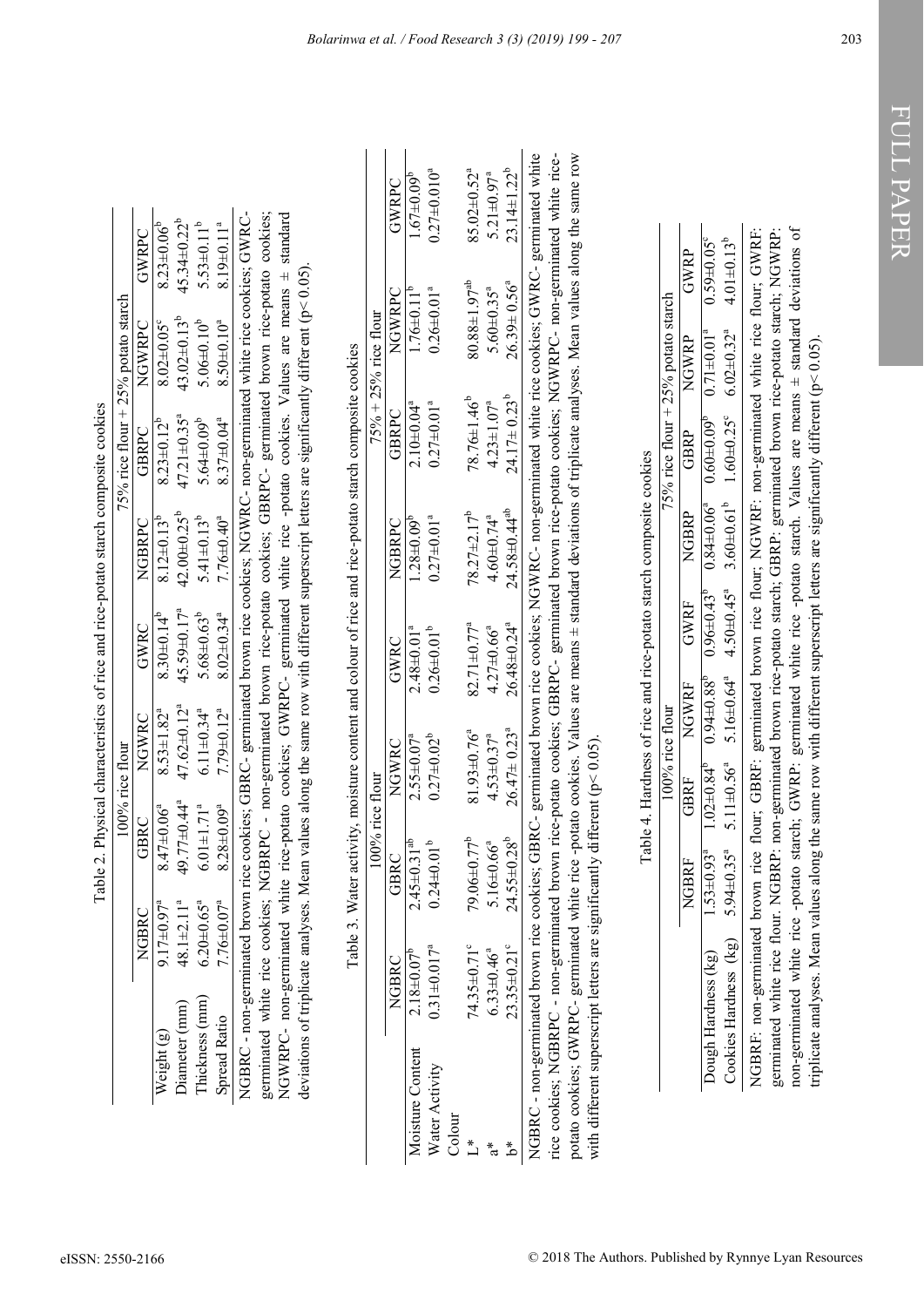properties of the product. The results of the water activity of the rice cookies (Table 3) showed that there were no significant differences  $(p>0.05)$  in the water activity of the rice-potato cookies, however, significant differences  $(p<0.05)$  existed in the water activity of the rice cookies, with higher water activity in NGBRC (0.31), while GBRC had the lowest water activity (0.24). This might be due to the production of hydrophilic molecules during enzymatic degradation that occurred during the germination process. Hydrophilic molecules bind with water and cause less free water in cookies. In general, the water activity (0.24-0.31) of all the cookies was within the recommended water activity (0.3) for microbiologically stable food (Beuchat, 1981).

#### *3.3.2 Moisture content*

Moisture content is a measure of free and bound water in food products. The moisture content of GBRC was higher than that of NGBRC in both formulations, however, significant differences existed in cookies from the rice-potato starch blend. These results were similar to that of Chung *et al.* (2014), who reported that germination slightly increased moisture content in brown rice cookies. This could be because enzymatic degradation produces small molecules, which raised the osmotic pressure and thus, made cookies retain relatively higher amounts of water. Hydrophilic molecules produced from enzymatic degradation bind with water and increase the bound water. Incorporation of potato starch into rice flour significantly affected the moisture contents of the rice-potato cookies (Table 3), with the cookies containing potato starch having lower moisture contents (1.28-2.10%) than 100% rice cookies (2.18- 2.55%). This could be because starch is hydrocolloid in nature, and has the ability to bind with water and keep moisture in cookies (Berry, 2012).

### *3.3.3. Colour*

Colour is an important attribute to be considered by consumers in determining cookies acceptability (Zucco *et al.,* 2011). Cookies colour is generally due to Maillard reaction, which occurred during baking. Starch dextrinization and caramelization, which are induced by heating can also affect cookies colour (Chung *et al.,* 2014). The colours of the rice and rice-potato cookies are presented in Table 3. The results obtained showed that germination process significantly affected the colour of the cookies. This could be due to enzymatic activities that occur during the germination process, which results in the hydrolysis of starch and protein into simple sugar and amino acids, respectively. The sugar and amino acids on the other hand, can induce Maillard reaction (Islam *et al.,* 2012), which is responsible for increased lightness and yellowness values in GBRC. Incorporation

of potato starch to rice flour decreased the lightness  $(L^*)$ of the GBRC but increased that of NGBRC. Thus, GBRC became lighter upon addition of potato starch while NGBRC became darker with the incorporation of starch (Table 3). Yellowness (b\*) values of the GBRC and NGBRC cookies follows a similar trend. However, there were no significant differences in the redness  $(a^*)$ value of all the cookies. This could be due to the enhancement of redness during the baking process (Cheng and Bhat, 2016).

### *3.4 Dough and cookies hardness*

Dough hardness is important during handling and moulding of dough into shapes. Generally, it is often hard to handle dough which is too soft or too firm. Cookies dough must have sufficient cohesive and viscoelastic to hold together and separate cleanly when cut (Mancebo *et al.,* 2015). Therefore, desirable and suitable dough hardness is required to ease cookies moulding and cutting process. In addition, textural attributes of cookies are important for consumer acceptability, as they are closely related to the eating quality of the cookies. Hardness is the peak force to snap a cookie. Table 4 shows the hardness of the dough and cookies from germinated brown or white rice flours, and blend of germinated brown or white rice flours with potato starch. The results showed that hardness of GBRF dough and cookies was significantly lower than that of NGBRF. Addition of potato starch to germinated brown rice flour decreases the hardness of the dough and the cookies. The decrease in the hardness of the GBRF dough and cookies compared to the NGBRF could be due to high fat contents in GBRF (Cheng and Bhat, 2016). Higher protein content in GBRF than NGBRF could also be responsible for the softer texture of GBRF dough and cookies. Protein interaction during dough development has been reported to be responsible for soft dough texture (McWatters *et al*., 2003; Cheng and Bhat, 2016). This result showed that germination had significant effect on rice dough and cookies softening.

As shown in Table 4, GBRF and germinated white rice flour (GWRF) cookies were softer than NGBRF and NGWRF cookies, respectively, in both formulations. However, significant differences only existed in hardness of the rice-potato starch composite cookies. Thus, germination had great effect in softening the texture of both dough and cookies. This could be due to enzymatic degradation of macromolecule into small molecule during germination. Degradation breaks the long chain molecule into short chain molecule and causes weaker force. Thus, weaker matrix formation in dough and cookies are formed, thereby causing decrease in hardness of both dough and cookies (Chung *et al.,* 2012).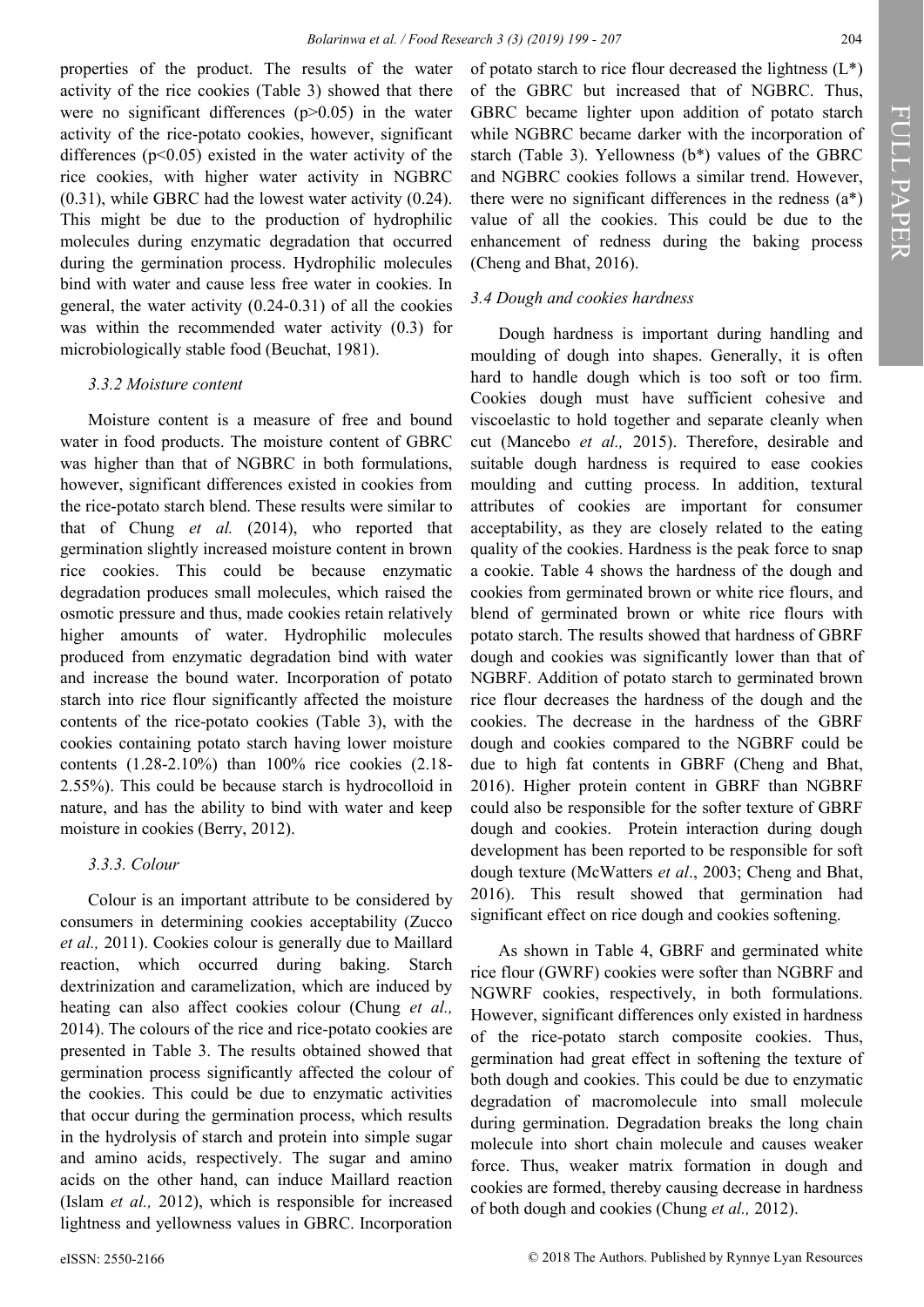FULL PAPER

Table 5. Sensory evaluation of rice and rice-potato starch composite cookies

|            |                              | $100\%$ rice flour           |                              |                              | 75% Rice flour + $25%$ potato starch |                              |                            |                              |
|------------|------------------------------|------------------------------|------------------------------|------------------------------|--------------------------------------|------------------------------|----------------------------|------------------------------|
|            |                              |                              |                              |                              |                                      |                              |                            |                              |
|            | <b>NGBRC</b>                 | <b>GBRC</b>                  | <b>NGWRC</b>                 | <b>GWRC</b>                  | <b>NGBRPC</b>                        | <b>GBRPC</b>                 | <b>NGWRPC</b>              | <b>GWRPC</b>                 |
| Appearance | $6.77 \pm 1.19^a$            | $5.87 \pm 1.68$ <sup>a</sup> | $6.40 \pm 1.50^{\circ}$      | $6.73 \pm 1.60^a$            | $5.93 \pm 1.51$ <sup>a</sup>         | $6.40 \pm 1.40^a$            | $6.70 \pm 1.53^{\circ}$    | $6.10 \pm 1.73$ <sup>a</sup> |
| Colour     | $6.57 \pm 1.36^a$            | $5.80 \pm 1.67$ <sup>a</sup> | $6.30 \pm 1.73$ <sup>a</sup> | $6.47 \pm 1.57$ <sup>a</sup> | $5.87 \pm 1.50^{\circ}$              | $6.00 \pm 1.58^{\text{a}}$   | $6.73 \pm 1.36^a$          | $6.23 \pm 1.43^a$            |
| Aroma      | $6.53 \pm 1.33^{\circ}$      | $6.17 \pm 1.66^a$            | $6.47 \pm 1.31$ <sup>a</sup> | $7.00 \pm 1.26^a$            | $6.37 \pm 1.40^a$                    | $6.50 \pm 1.55^{\circ}$      | $6.87 \pm 1.25^{\text{a}}$ | $6.37 \pm 1.61$ <sup>a</sup> |
| Taste      | $6.43 \pm 1.45^{ab}$         | $5.63 \pm 1.75^{\circ}$      | $6.13 \pm 1.59^{ab}$         | $7.10 \pm 1.27$ <sup>a</sup> | $6.20 \pm 1.59^{\circ}$              | $6.33 \pm 1.67$ <sup>a</sup> | $6.77 \pm 1.65^{\circ}$    | $6.57 \pm 1.25^{\text{a}}$   |
| Texture    | $6.50 \pm 1.31$ <sup>a</sup> | $6.23 \pm 1.72^a$            | $6.27 \pm 1.46^a$            | $6.70 \pm 1.60^a$            | $6.10 \pm 1.63^{\circ}$              | $6.63 \pm 1.40^a$            | $6.57 \pm 1.55^{\text{a}}$ | $6.47 \pm 1.63^{\text{a}}$   |
| Overall    | $6.80 \pm 1.06^a$            | $5.85 \pm 1.45^{\rm b}$      | $6.23 \pm 1.28^{ab}$         | $6.87 \pm 1.60^a$            | $6.23 \pm 1.41^a$                    | $6.90 \pm 1.14$ <sup>a</sup> | $6.82 \pm 1.58^a$          | $6.53 \pm 1.48^a$            |
| Acceptance |                              |                              |                              |                              |                                      |                              |                            |                              |

NGBRC - non-germinated brown rice cookies; GBRC- germinated brown rice cookies; NGWRC- non-germinated white rice cookies; GWRC- germinated white rice cookies; NGBRPC - non-germinated brown rice-potato cookies; GBRPC- germinated brown rice-potato cookies; NGWRPC- non-germinated white rice-potato cookies; GWRPC- germinated white rice -potato cookies. Values are means  $\pm$  standard deviations of triplicate analyses. Mean values along the same row with different superscript letters are significantly different ( $p$  < 0.05).

In general, dough and cookies hardness were lower in the rice-potato starch cookies samples compared to 100% rice flour samples. This could be probably because potato starch causes dough and cookies softness. According to Berry (2012), starch can function as hydrocolloid where it can bind with water and keep moisture in cookies. Thus, the moisture content might affect the softening of dough and cookies made from rice -potato starch composite flour.

## *3.5 Sensory evaluation of rice and rice-potato starch composite cookies*

The sensory attributes of cookies produced from rice flour and rice-potato starch composite blend are presented in Table 5. The results showed that cookies prepared from 100% rice flour were rated similar to cookies from rice-potato starch composite in all sensory characteristics evaluated, except for taste and overall acceptability. In contrary to the results of the instrumental analysis of texture, the texture of 100% non -germinated brown rice cookies (NGBRC) were rated slightly higher  $(6.50)$  than that  $(6.23)$  of  $100\%$ germinated brown rice cookies (GBRC), although, there was no significant difference  $(p>0.05)$  in the values. This could be because the panelists prefer the hard texture of the NGBRF cookies. The colour of the GBRC was slightly darker and had distinct flavour ,and taste which are not acceptable to the panelists. These characteristics could be responsible for lower rating of the GBRC than the NGBRC and the potato supplemented cookies.

In terms of taste and overall acceptability, 100% NGBRC were rated significantly higher than GBRC (Table 5). However, germinated brown rice potato cookies (GBRPC) were rated slightly higher than that of non-germinated brown rice potato cookies (NGBRPC) in terms of taste and overall acceptability (Table 5). This indicates that substitution of germinated brown rice flour with potato starch positively influenced the sensory attributes of the cookies.

### **4. Conclusion**

Germination improved the nutrient content in brown rice compared to white rice flour. Germinated brown rice flour had higher protein, ash, dietary fibre and fat contents than non-germinated brown rice flour. Substitution of brown and germinated brown rice flour with potato starch produced better quality cookies in terms of texture, and also produced cookies with brighter and lighter colour. In addition, cookies from germinated brown rice and potato starch blend were more accepted by the panellists in term of all the sensory attributes evaluated in this study. Thus, germinated brown ricepotato starch composite flour can be a good alternative to wheat flour for preparation of quality and nutritional improved cookies. Apart from cookies, the composite flour can also be used for other baked products such as bread, muffin, brownies and cake.

## **Conflict of Interest**

Authors have no conflict of interest.

## **Acknowledgments**

The research work was funded by Universiti Putra Malaysia and Padiberas Nasional Berhad (Grant No. 6360600). Bolarinwa, I.F., is grateful to Universiti Putra Malaysia (UPM), The World Academy of Science (TWAS) for postdoctoral fellowship award, and to Ladoke Akintola University of Technology, Nigeria, for her release for the fellowship.

## **References**

- AACC. (1999). Approved methods of Analysis.  $11<sup>th</sup>$  ed. Minnesota, USA: American Association of Cereal Chemists.
- Abdullah, N-F., Teo, P.S. and Foo, L.H. (2016). Ethnic differences in the food intake patterns and its associated factors of adolescents in Kelantan, Malaysia. *Nutrients,* 8(9), 551-564. [https://](https://doi.org/10.3390/nu8090551)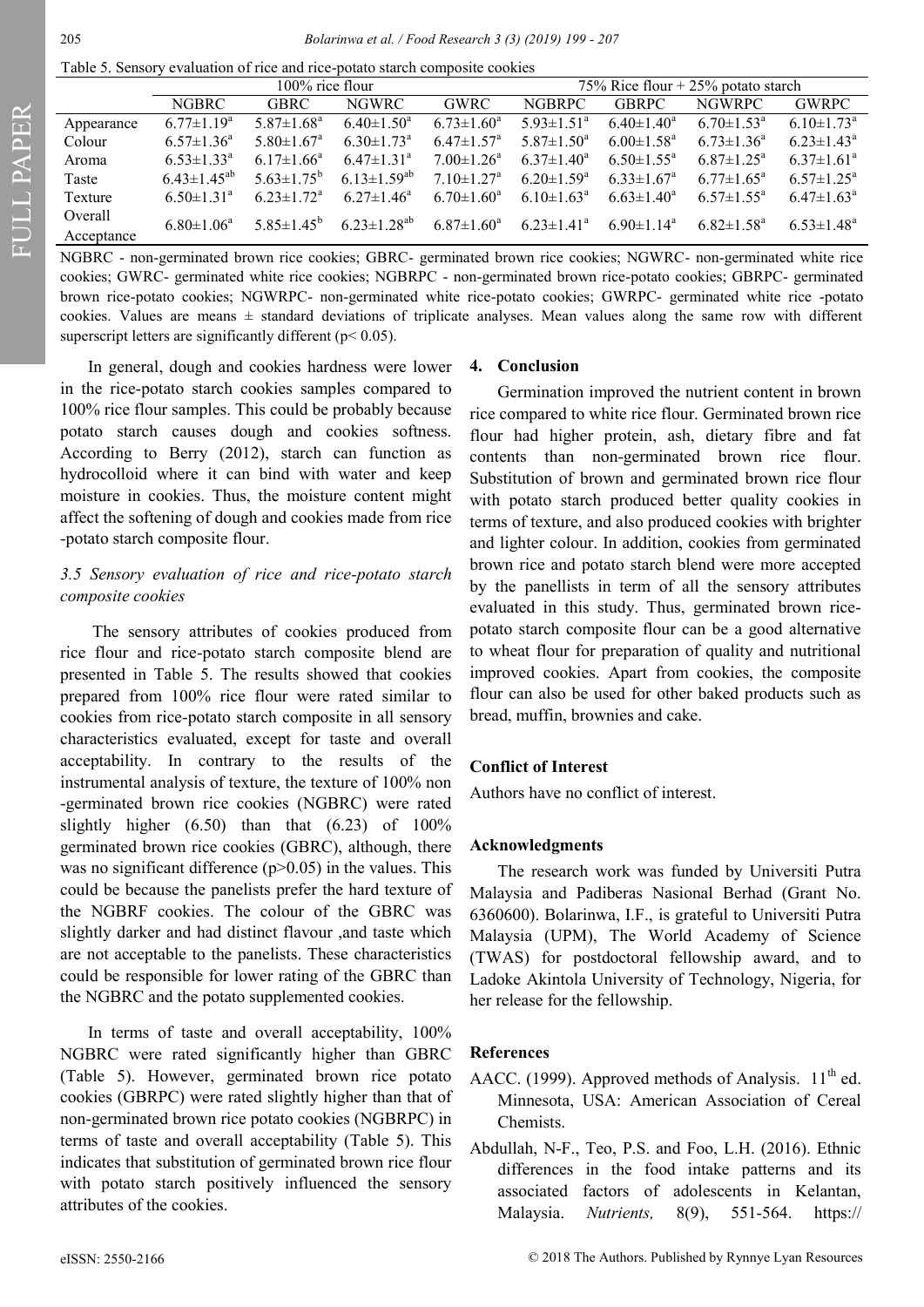[doi.org/10.3390/nu8090551](https://doi.org/10.3390/nu8090551)

- AOAC. (2000). Official methods of analysis. 17th ed. Washington DC, USA: Association of Official Analytical Chemists.
- Agu, H.O., Ezeh, G.C. and Jideani, A.I.O. (2014). Quality assessment of acha-based biscuit improved with Bambara nut and unripe plantain. *African Journal of Food Science*, 8(5), 278–285. [https://](https://doi.org/10.5897/AJFS2013.1130) [doi.org/10.5897/AJFS2013.1130](https://doi.org/10.5897/AJFS2013.1130)
- Noor Aziah, A.A., Mohamad Noor, A.Y. and Ho, L.-H. (2012). Physiochemical and organoleptic properties of cookies incorporated with legume flour. *International Food Research Journal*, 19(4), 1539- 1543.
- Barak, S., [Mudgil,](https://www.researchgate.net/profile/Deepak_Mudgil) D. and [Khatkar,](https://www.researchgate.net/profile/Bhupendar_Khatkar2) B.S. (2014). Effect of flour particle size and damaged starch on the quality of cookies. *Journal of Food Science and Technology*, 51(7), 1342-1348. [https://doi.org/10.1007/s13197](https://doi.org/10.1007/s13197-012-0627-x)- 012-[0627](https://doi.org/10.1007/s13197-012-0627-x)-x
- Berry, D. (2012). Managing moisture in food formulations. *Food Products Design*, 22(6), 1-5.
- Beuchat, S. (1981). Microbial activity as affected by water activity. *Cereal Foods World*, 26(7), 345-349.
- Cheng, Y.F. and Bhat, R. (2016). Functional, physicochemical and sensory properties of novel cookies produced by utilizing underutilized Jering (*Pithecellobium jiringa* Jack) legume flour. *Food Bioscience*, 14, 54–61. [https://doi.org/10.1016/](https://doi.org/10.1016/j.fbio.2016.03.002) [j.fbio.2016.03.002](https://doi.org/10.1016/j.fbio.2016.03.002)
- Cho, D.-H. and Lim, S.-T. (2015). Germinated brown rice and its bio-functional compounds. *Food Chemistry*, 196, 259–271. [https://doi.org/10.1016/](https://doi.org/10.1016/j.foodchem.2015.09.025) [j.foodchem.2015.09.025](https://doi.org/10.1016/j.foodchem.2015.09.025)
- Chung, H.-J., Cho, A. and Lim, S.-T. (2012). Effect of heat-moisture treatment for utilization of germinated brown rice in wheat noodle. *LWT- Food Science and Technology*, 47(2), 342-347. [https://doi.org/10.1016/](https://doi.org/10.1016/j.lwt.2012.01.029) [j.lwt.2012.01.029](https://doi.org/10.1016/j.lwt.2012.01.029)
- Chung, H.-J, Cho, A. and Lim, S.-T. (2014). Utilization of germinated and heat-moisture treated brown rices. *LWT - Food Science and Technology*, 57(1), 260- 266. <https://doi.org/10.1016/j.lwt.2014.01.018>
- El-Hissewy, A.A., Laila, F. R. and Hanaa, A. D. (2002). Effect of degree of milling on the chemical composition and nutritional value of the milled rice. *Egyptian Journal of Agricultural Research*, 80(1), 341-353.
- Inglett, G.E., Chen, D. and Liu, S.X. (2015). Physical properties of gluten-free sugar cookies made from amaranth-oat composites. *LWT - Food Science and Technology*, 63, 214-220. [https://doi.org/10.1016/](https://doi.org/10.1016/j.lwt.2015.03.056) [j.lwt.2015.03.056](https://doi.org/10.1016/j.lwt.2015.03.056)
- Islam, M.Z., Taneya, M.L.J., Shams-Ud-Din, M., Syduzzaman, M. and Hoque, M. (2012). Physicochemical and functional properties of brown rice (*Oryza sativa*) and wheat (*Triticum aestivum*) flour and quality of composite biscuit made thereof. *Scientific Journal of Krishi Foundation*, 10(2), 20- 28. <https://doi.org/10.3329/agric.v10i2.13135>
- Jan, R., Saxena, D.C. and Singh, S. (2016). Physicochemical, textural, sensory and antioxidant characteristics of gluten-free cookies made from raw and germinated Chenopodium (*Chenopodium album*) flour. *LWT - Food Science and Technology*, 71, 281-287. [https://doi.org/10.1016/](https://doi.org/10.1016/j.lwt.2016.04.001) [j.lwt.2016.04.001](https://doi.org/10.1016/j.lwt.2016.04.001)
- Mancebo, C.M., Rodriguez, P. and Gómez, M. (2015). Assessing rice flour-starch-protein mixtures to produce gluten-free sugar-snap cookies. *Food Science and Technology*, 67, 127-132.
- McWatters, K.H., Ouedraogo, J.B., Resurreccion, A.V., Hung, Y.C. and Philips, R.D. (2003). Physical and sensory characteristics of sugar cookies containing mixtures of wheat, fonio (*Digitaria exilis*) and cowpea (*Vigna unguiculata*) flours. *International Journal of Food Science and Technology*, 38(4), 403 –410. [https://doi.org/10.1046/j.1365](https://doi.org/10.1046/j.1365-2621.2003.00716.x)- [2621.2003.00716.x](https://doi.org/10.1046/j.1365-2621.2003.00716.x)
- Moongngarm, A. and Saetung, N. (2010). Comparison of chemical compositions and bioactive compounds of germinated rough rice and brown rice. *Food Chemistry Journal*, 122(3), 782-788. [https://](https://doi.org/10.1016/j.foodchem.2010.03.053) [doi.org/10.1016/j.foodchem.2010.03.053](https://doi.org/10.1016/j.foodchem.2010.03.053)
- Moongngarm, A., Moontree, T., Deedpinrum, P. and Padtong, K. (2014). Functional properties of brown rice flour as affected by germination. *APCBEE Procedia*, 8, 41 – 46. [https://doi.org/10.1016/](https://doi.org/10.1016/j.apcbee.2014.01.077) [j.apcbee.2014.01.077](https://doi.org/10.1016/j.apcbee.2014.01.077)
- Norhidayah, M., Noorlaila, A. and NurFatinIzzati, A. (2014). Textural and sensorial properties of cookies prepared by partial substitution of wheat flour with unripe banana (*Musa paradisiaca* var. Tanduk and *Musa acuminata* var. Emas) flour. *International Food Research Journal*, 21(6), 2133-2139.
- Okpala, L., Okoli, E. and Udensi, E. (2012). Physicochemical and sensory properties of cookies made from blends of germinated pigeon pea, fermented sorghum, and cocoyam flours. *Food Science and Nutrition Journal*, 1(1), 8–14. [https://](https://doi.org/10.1002/fsn3.2) [doi.org/10.1002/fsn3.2](https://doi.org/10.1002/fsn3.2)
- Olapade, A.A. and Adeyemo, A.M. (2014). Evaluation of cookies produced from blends of wheat, cassava and cowpea flours. *International Journal of Food Studies*, 3(2), 175–185. [https://doi.org/10.7455/](https://doi.org/10.7455/ijfs/3.2.2014.a4) [ijfs/3.2.2014.a4](https://doi.org/10.7455/ijfs/3.2.2014.a4)